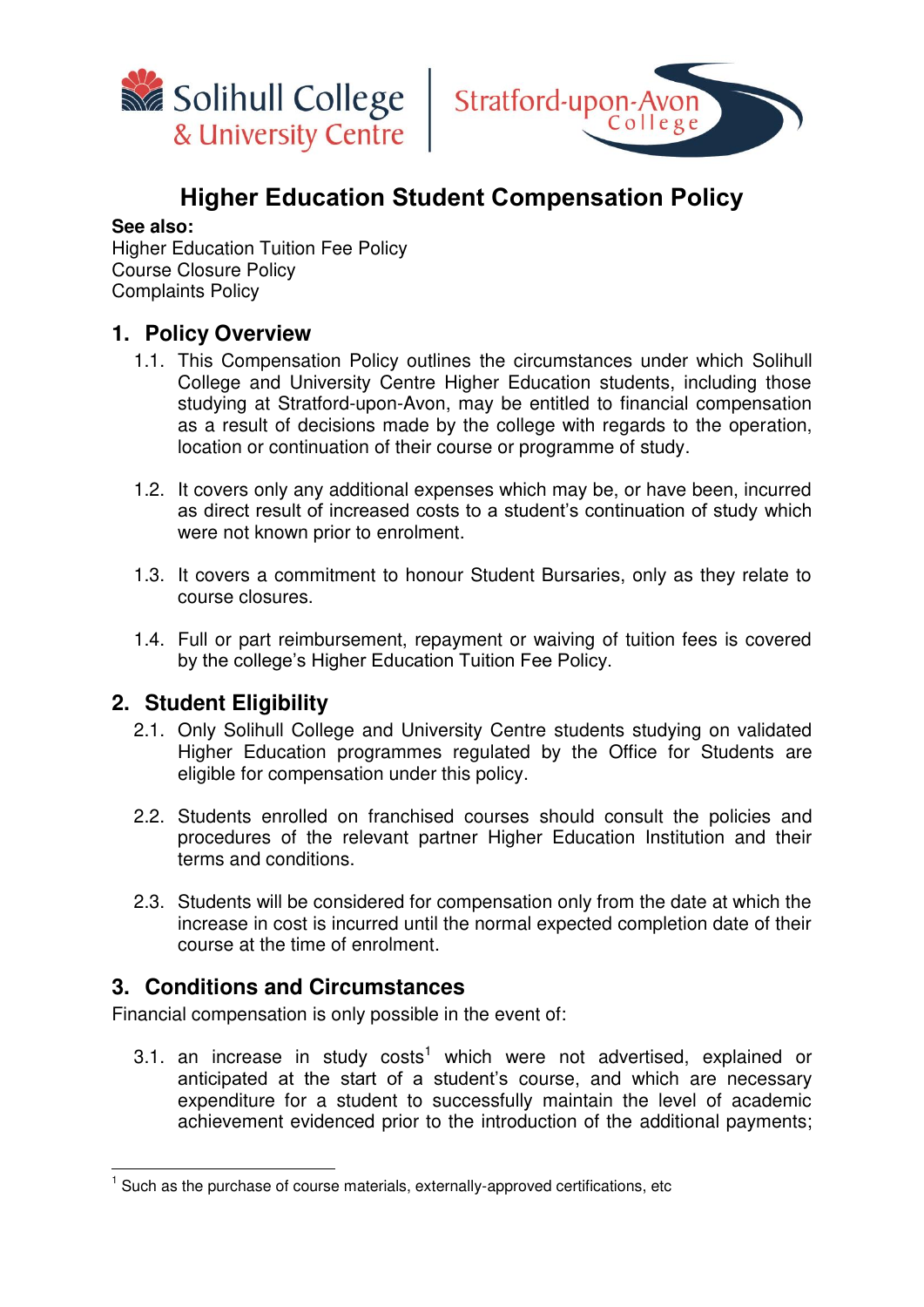



- 3.2. a decision to close a course or programme of study which will occur prior to a student's expected completion date<sup>2</sup> where "teaching out<sup>3</sup>" is not possible;
- 3.3. a compulsory change of location from one campus to another part-way through a student's programme of study made without the agreement of the existing cohort.

#### **4. Compensation Schemes**

- 4.1. Solihull College and University Centre strives to deliver the best possible experience for its students, and where possible any unforeseen expenses incurred as part of a course's running costs will be absorbed by the college wherever possible.
- 4.2. If it is not possible for the college to either absorb a necessary expense not made clear to students at, or prior to enrolment, or pay it on behalf of affected students, full compensation will be made upon production of all relevant receipts.
- 4.3. Due the proximity of the college's three campuses (Blossomfield, Woodlands and Stratford-upon-Avon) it is unlikely that any student would need to relocate in the event of any change to the location of the delivery of their course part-way through their studies. Therefore, the college will only agree to compensating students for any increases in their travelling costs should any decision be made to relocate their programme from one campus to another without the agreement of the affected cohort(s).
- 4.4. Any student who wishes to make a claim for an increase in their travel costs should submit it in writing to HE Admissions at the Blossomfield Campus, detailing the nature of the increased expense and the amount likely to be incurred. Note that any payment will be made at the end of each semester conditional on a student's attendance on their timetabled dates.
- 4.5. Eligible students using their own transport will be compensated for any additional mileage incurred at a rate of 20p per mile for each day they are timetabled at the new delivery location from the date of the move to their last expected attendance date $4$ .
- 4.6. The differences between the travelling distances from the student's registered term-time address and their original campus to the new location will be calculated using this website tool. <http://www.freemaptools.com/distance-between-uk-postcodes.htm>
- 4.7. Students will not be considered for any car parking costs as free parking is provided at all three campuses. However, students should be aware that the

 $\frac{2}{3}$  As at the date of enrolment

<sup>&</sup>lt;sup>3</sup> Note that is college policy to always "teach out" a course to its expected completion date after any course closure decision has been made. 4

As recorded on the college's registration systems.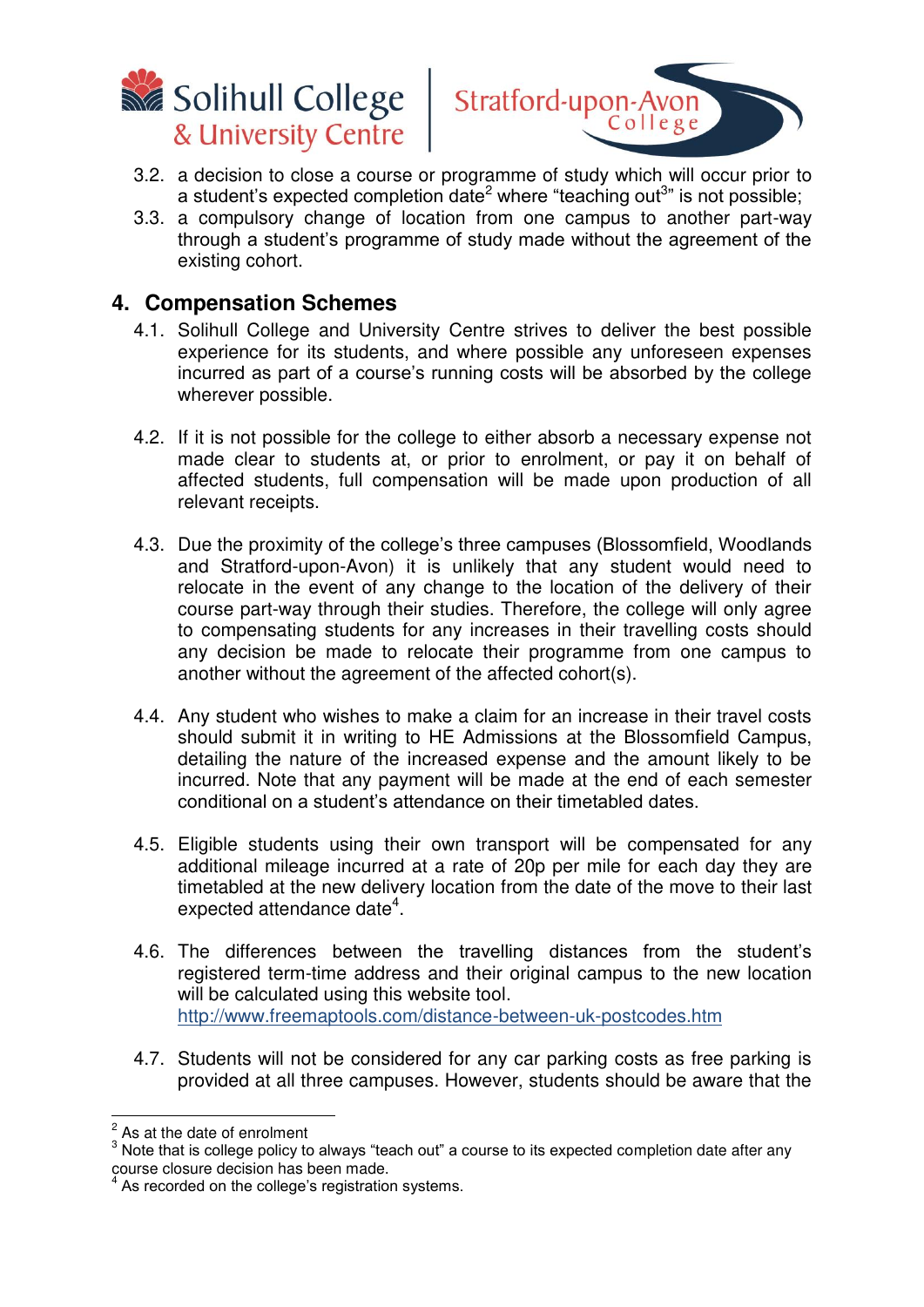



availability of spaces is limited, varies from day-to-day, and cannot be guaranteed.

- 4.8. Students who use public transport to attend college will be compensated for the difference in costs between travelling to and from their registered address and their original campus and to and from the new delivery location. As with mileage claims, this difference will only be paid for the number of timetabled days attended between the date of the move and the expected final date of the course, and will be paid at the end of each semester.
- 4.9. Students who wish to make a claim for an increase in travel costs using public transport should submit it in writing to HE Admin at Blossomfield Campus with one day's receipts or tickets to and from each delivery location to validate the amount claimed.
- 4.10. All claims for compensation with regards to travel costs must be made by the end of first semester during which teaching takes place at the new location.
- 4.11. In the unlikely event that the college decides to close a validated programme on which there are enrolled students without "teaching out<sup>5</sup>", and does not provide another course onto which any student affected by the closure can transfer<sup>6</sup>, the college will contribute to the additional expenses incurred by those students in line with their continued study at a comparable institution, and on a course which can be reasonably considered as similar. All decisions of this nature will be made on an individual basis, with the amount of compensation dependent on time<sup>7</sup>, location, displacement and other expenses<sup>8</sup> likely to be incurred.
- 4.12. Solihull College and University Centre and Stratford-upon-Avon College will honour any commitments made as part of the College's Bursary Scheme to any student effected as described in paragraph 4.11, in addition to the payment of additionally incurred expenses, whether or not the student is in receipt of financial support from the institution at which they continue their studies.

## **5. Complaints and Appeals**

5.1. Students who wish to complain about any decision to move the location of a course should do so via the college's Complaints Procedure.

 5 I.e. up to the student's completion date expected on enrolment.

 $6$  Many of the programmes delivered by Solihull College and University include modules which are common to several courses, and are therefore exempt from any considerations of financial

compensation if a student has to move from one pathway to another.<br><sup>7</sup> In terms of the number of extra years/months necessary for a student to graduate when compared to the expected completion date at enrolment on the original programme of study.<br><sup>8</sup> Sueb as a difference in foss and course expenses

Such as a difference in fees and course expenses.